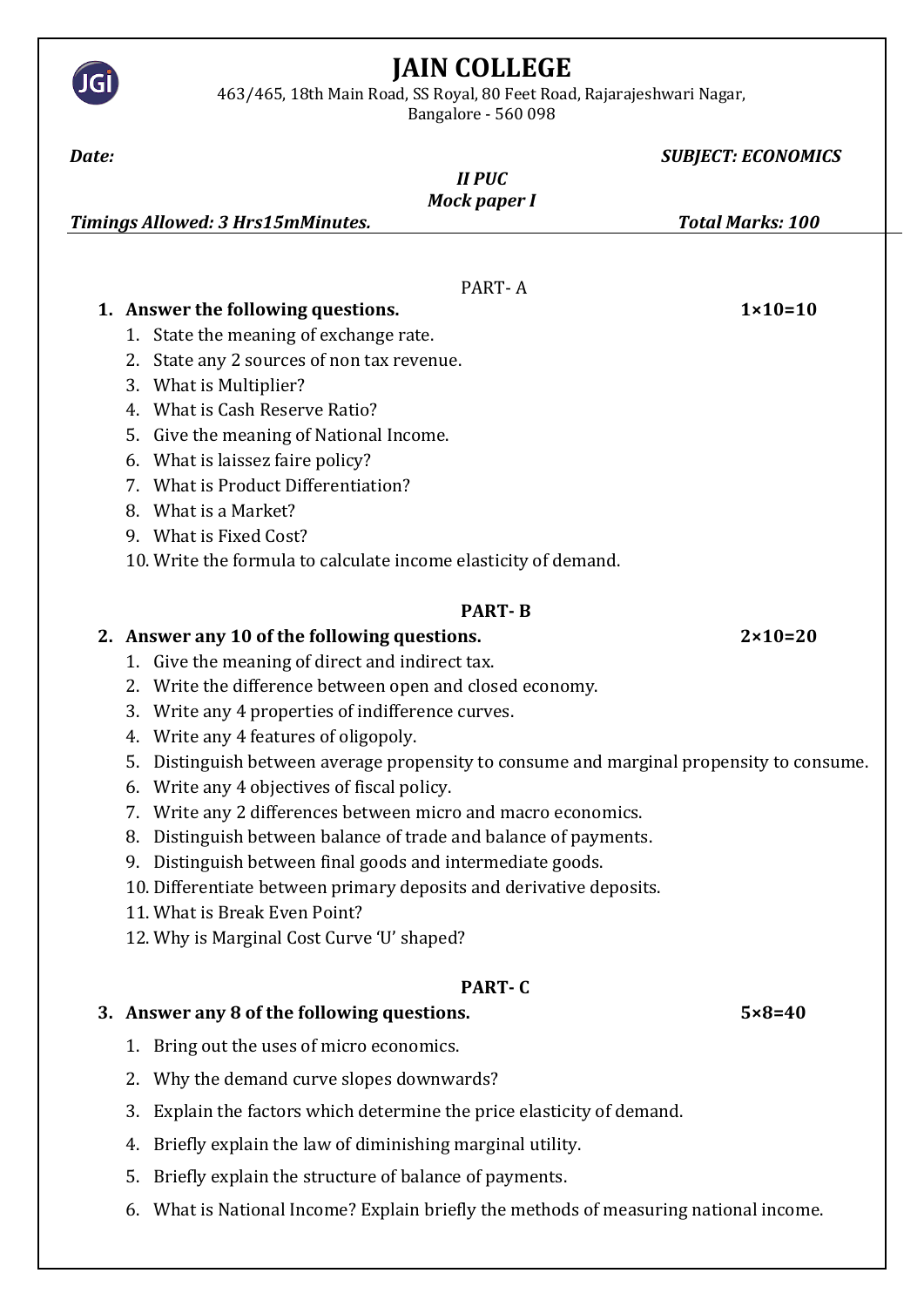7. Calculate the TC, AFC, AVC, AC with the help of the given data .

| Units          | <b>TFC</b> | $\operatorname{TVC}$ | $\protect\operatorname{TC}$ | AFC                      | $\operatorname{AVC}$     | $\mathbf{A}\mathbf{C}$   |
|----------------|------------|----------------------|-----------------------------|--------------------------|--------------------------|--------------------------|
| $1\,$          | $50\,$     | $20\,$               | $\overline{\mathcal{E}}$    | $\overline{\mathbf{?}}$  | $\ddot{?}$               | $\overline{\mathcal{E}}$ |
| $\overline{2}$ | $50\,$     | $30\,$               | $\overline{\cdot}$          | $\ddot{?}$               | $\ddot{?}$               | $\ddot{?}$               |
| $\overline{3}$ | $50\,$     | $40\,$               | $\overline{\mathcal{L}}$    | $\ddot{?}$               | $\overline{\mathcal{L}}$ | $\ddot{?}$               |
| $\overline{4}$ | $50\,$     | 60                   | $\overline{\mathcal{E}}$    | $\overline{\mathcal{L}}$ | $\ddot{?}$               | $\overline{\mathbf{?}}$  |
| $\overline{5}$ | $50\,$     | 90                   | $\overline{\mathcal{E}}$    | $\overline{\cdot}$       | $\overline{\mathcal{E}}$ | $\ddot{?}$               |

8. Briefly explain the Consumption Function.

9. What is a Budget ? Explain the components of a Budget.

10. Briefly explain the stages of returns to scale.

11. Explain the nature and scope of Macro Economics.

12. Explain any 2 instruments of Fiscal Policy.

## **PART- D**

# **4. Answer any 2 of the following questions. 2×10=20**

- 1. Explain the classification of price elasticity of supply with the help of diagrams.
- 2. Describe the functions of money.
- 3. Explain how a consumer reaches equilibrium using indifference curve technique.
- 4. Explain the quantitative methods of Credit Control.

## **PART-E**

# **5. Answer any 2 of the following Questions. 5×2=10**

**1.** If the demand and supply function of raw cotton are Qd=250-50P and Qs=25+25P. Find the equilibrium price and the equilibrium quantity demanded and supplied and prove that any price other than equilibrium price leads either to excess supply or excess demand.